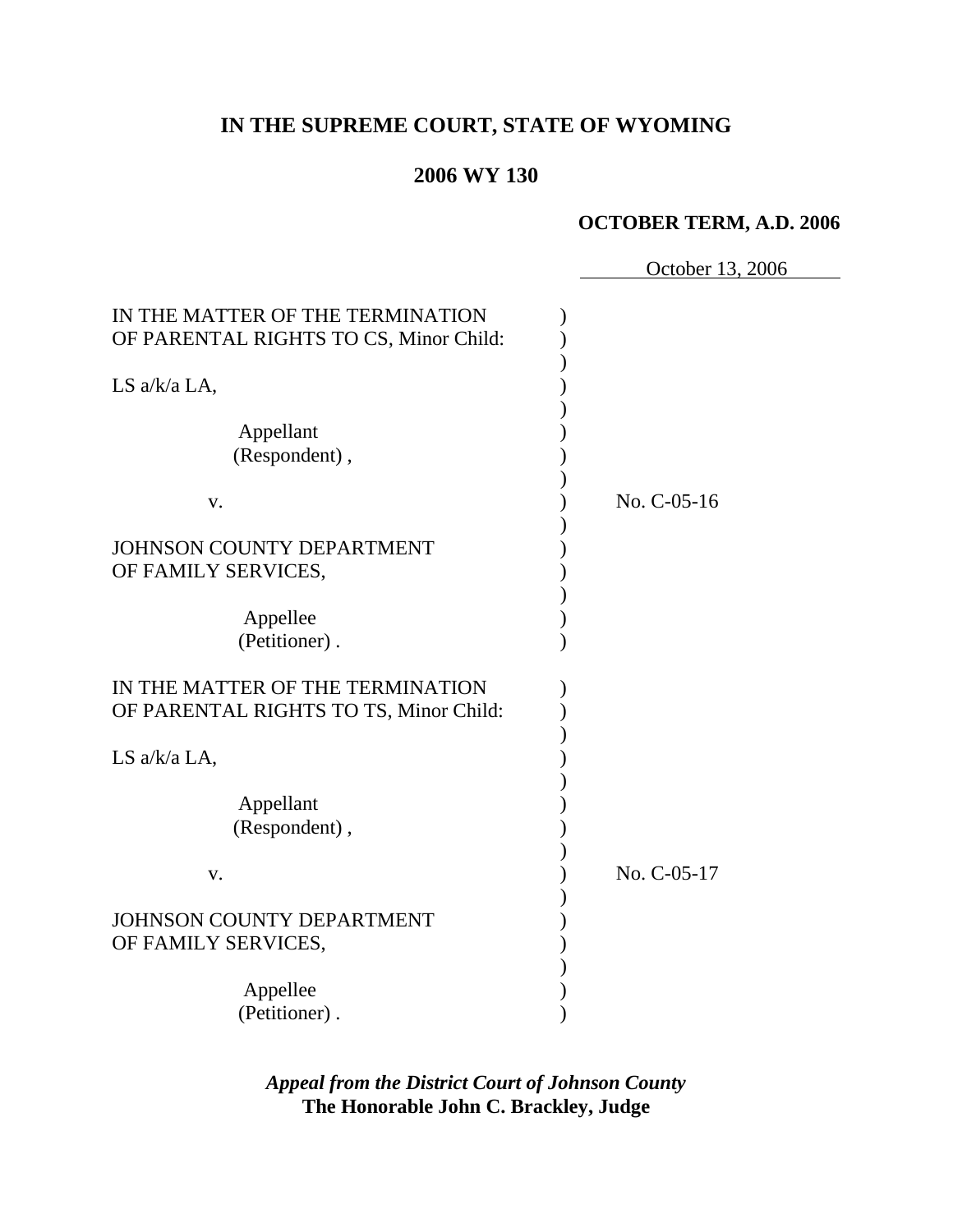## *Representing Appellant:*

Jan Flaharty of Sheridan, Wyoming

# *Representing Appellee:*

Patrick J. Crank, Wyoming Attorney General; Robin Sessions Cooley, Deputy Attorney General; and Jill E. Kucera, Senior Assistant Attorney General

#### *Guardian Ad Litem:*

Tonia Hanson of Buffalo, Wyoming

# *Before VOIGT, C.J., and GOLDEN, HILL\*, KITE, and BURKE, JJ.*

\*Chief Justice at time of expedited conference.

*NOTICE: This opinion is subject to formal revision before publication in Pacific Reporter Third. Readers are requested to notify the Clerk of the Supreme Court, Supreme Court Building, Cheyenne, Wyoming 82002, of any typographical or other formal errors so that correction may be made before final publication in the permanent volume.*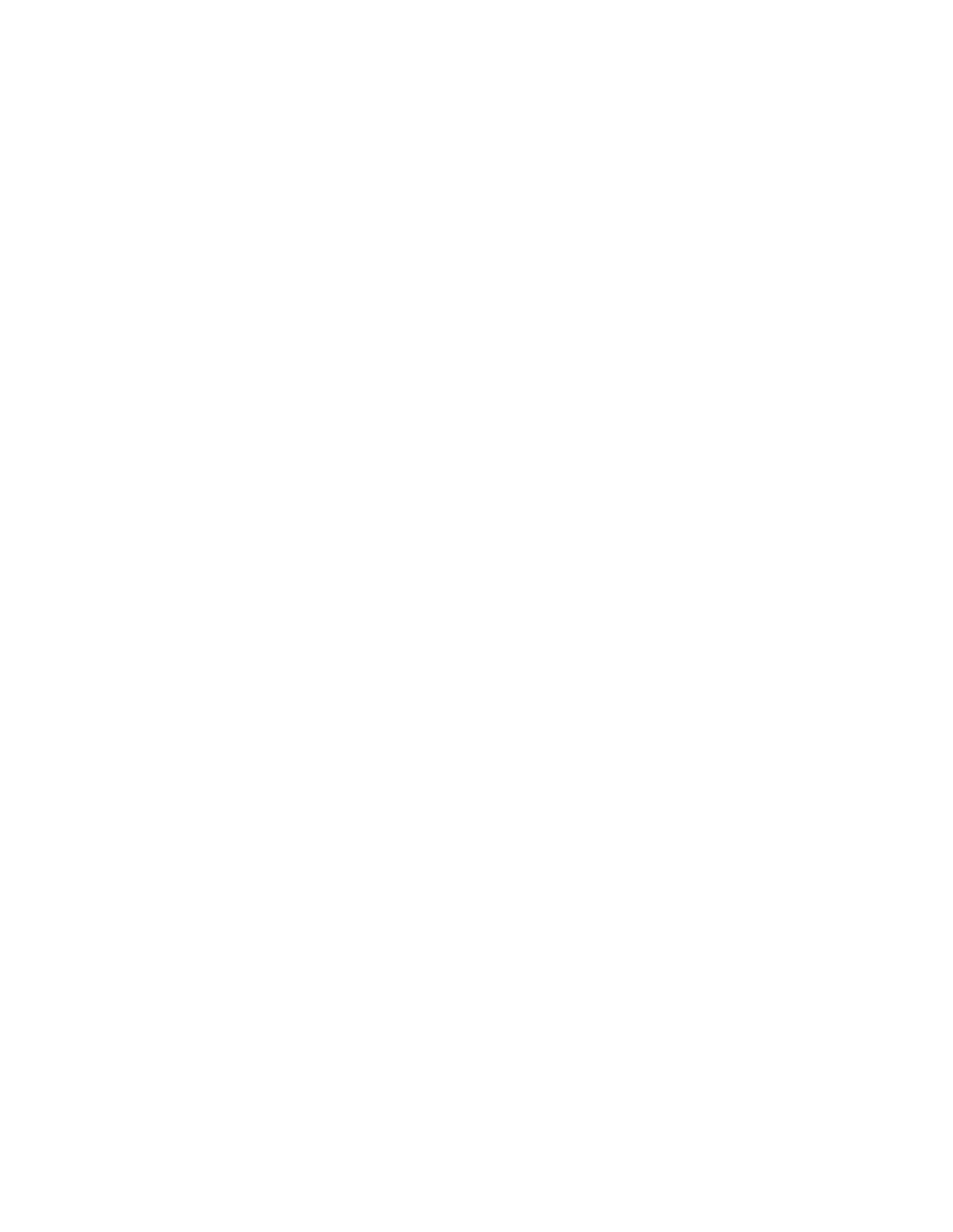### **HILL, Justice**.

[¶1] LS appeals a jury verdict terminating her parental rights to two of her minor children contending it was not established by clear and convincing evidence that she had abused or neglected the children and that she was denied due process when an employee of the Johnson County Department of Family Services (DFS) failed to provide her with transportation to the termination hearing. We affirm.

#### **ISSUES**

[¶2] LS puts forward two issues for appellate review:

A. Whether it was established by clear and convincing evidence that LS abused or neglected her children within the meaning of "abuse" and "neglect," as those terms are defined by Wyo. Stat. §§ 14-3-202(a)(ii) and (vii).

B. Whether LS was deprived of her due process rights to a meaningful opportunity to be heard, guaranteed under Article 1, § 6, of the Wyoming Constitution and the Fifth and Fourteenth Amendments of the United States Constitution, when the Department of Family Services refused at the last moment to transport LS to the termination hearing.

### **FACTS**

[¶3] LS is the natural mother of CS and TS who were born on February 13, 2003, and June 9, 2000, respectively. Both children were born at home and neither birth certificates nor social security numbers were ever obtained for either of them. In October of 2003, LS and the children moved from Montana to Buffalo, Wyoming, where they lived in a one-room cabin with LS's father and his wife. On December 19, 2003, DFS and law enforcement personnel went to the cabin to investigate after LS's father reported that LS was abusing the children. LS's father reported that LS would place CS, then eight months old, in a fleece sleeping bag, tie the top closed with a handkerchief, and leave the child inside whenever he cried. He also reported that LS would pinch the fingers of TS as a form of punishment until TS screamed; she would hold CS over the potty for extended periods of time in an attempt to train him at the age of eight months; and she did not provide adequate nutrition for the children. In addition, there were allegations that LS refused to seek medical care for the children or provide the care prescribed and recommended by a doctor. The children were taken into protective custody at that time.

[¶4] LS agreed to leave the children in foster care and a case plan with the goal of reuniting the family was established. LS failed to follow the case plans. She did not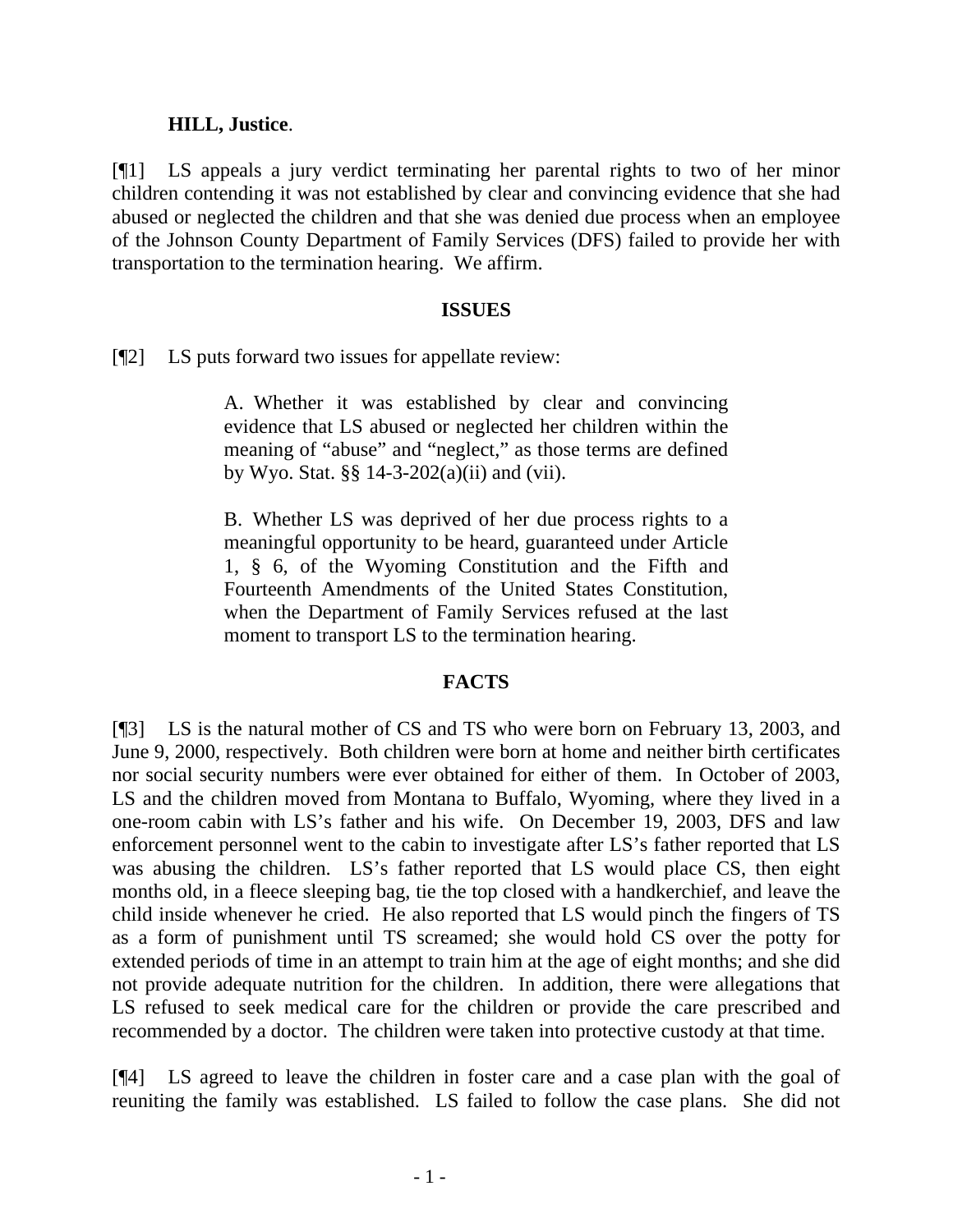maintain stable residences – moving seventeen times between January of 2004 and March of 2005 – or employment and paid no child support. LS only made about forty percent of scheduled visitations with the children. On February 23, 2005, DFS filed a petition to terminate LS's parental rights alleging that LS had abused and neglected the children, reasonable efforts at rehabilitation and reunification had been unsuccessful, and that the children's health and safety would be jeopardized if custody was returned to LS. It was also alleged that the minor children would be in foster care under the responsibility of the State of Wyoming in excess of fifteen of the previous twenty-two months.

[¶5] Trial before a jury was scheduled to commence on Monday, August 15, 2005. On Sunday, LS had contacted a DFS employee about receiving a ride from her home in Sheridan to the trial in Buffalo. The employee initially agreed to provide the ride but she contacted LS later that same day and informed her that DFS could not provide transportation. The employee cited safety concerns if the trial went adversely for LS as the reason. LS was unable to arrange alternative transportation and she was not present during the first day of the trial. No continuance was requested and the jury was informed about the reason for LS's absence. LS appeared for the second and third days of trial and during her testimony, she explained the reason for her absence to the jury.

[¶6] At trial, LS's father described LS's conduct with the children that led to his decision to contact DFS. There was testimony from a mental health professional that LS suffered from a narcissistic personality disorder that prevented her from focusing on the needs of the child emotionally or developmentally and that the children's health and safety would be at risk if they were returned to her. Testimony from several counselors and social workers who observed LS interact with the children during rehabilitation efforts agreed with that conclusion after observing emotional abuse and other inappropriate behavior by LS. In her testimony, LS did not generally deny any of the conduct attributed to her but defended it as appropriate parenting behavior and asserted her competence to raise the children and disputed the characterizations that the health and safety of the children would be jeopardized if she retained custody. After hearing the witnesses and evidence of both parties, the jury returned a verdict finding that LS's parental rights to both children should be terminated pursuant to the provisions of Wyo. Stat. Ann. § [1](#page-4-0)4-2-309(a)(iii) and (a)(v) (LexisNexis 2005).<sup>1</sup> A Judgment and Decree

. . . .

 $\overline{a}$ 

<span id="page-4-0"></span><sup>1</sup> **§ 14-2-309. Grounds for termination of parent-child relationship; clear and convincing evidence.**

 <sup>(</sup>a) The parent-child legal relationship may be terminated if any one (1) or more of the following facts is established by clear and convincing evidence:

<sup>(</sup>iii) The child has been abused or neglected by the parent and reasonable efforts by an authorized agency or mental health professional have been unsuccessful in rehabilitating the family or the family has refused rehabilitative treatment, and it is shown that the child's health and safety would be seriously jeopardized by remaining with or returning to the parent.

<sup>. . . .</sup>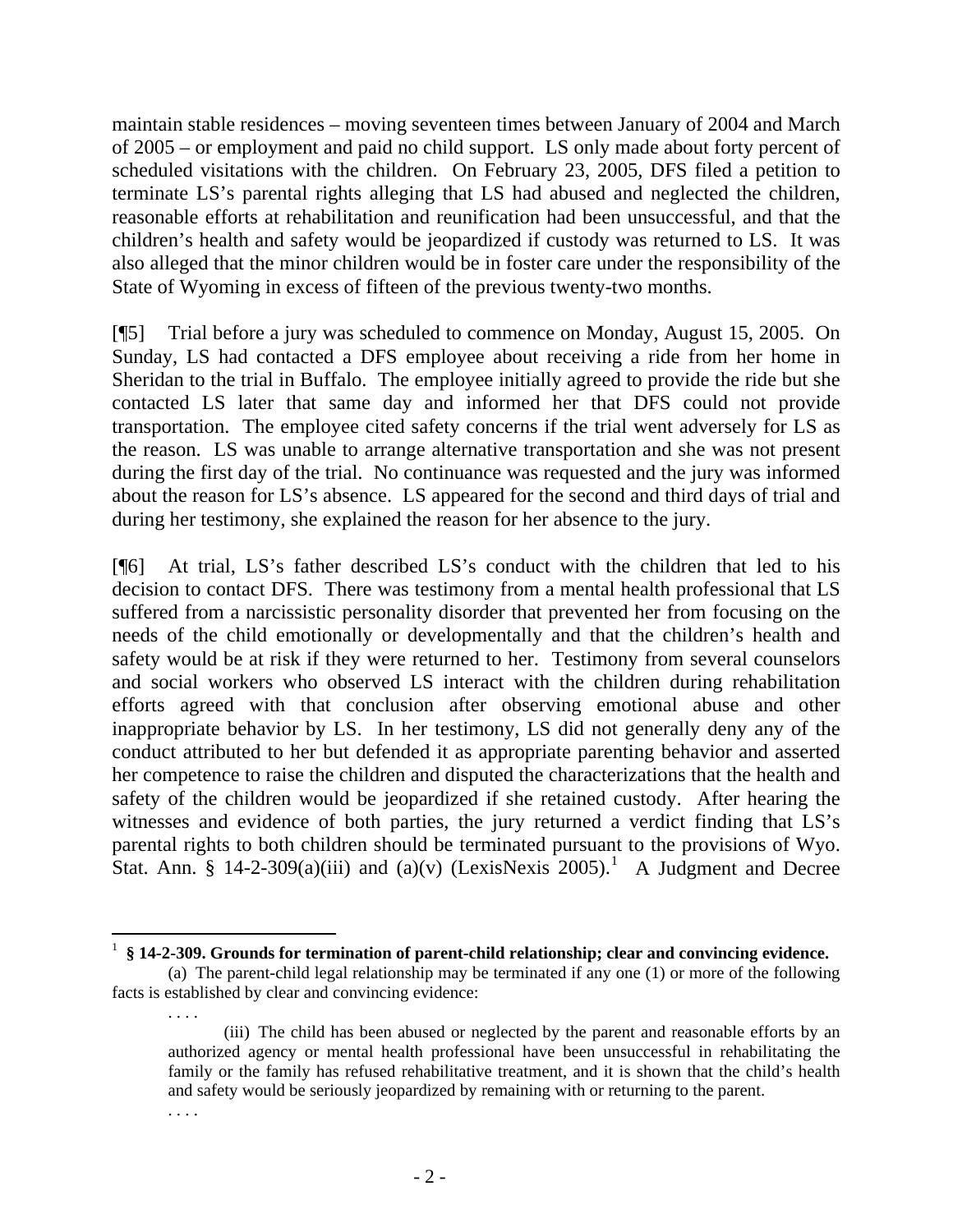terminating LS's parental rights to CS and TS was entered on October 3, 2005. LS appeals.

## **STANDARD OF REVIEW**

[¶7] When we review the granting of a petition to terminate parental rights, our review is pursuant to the following standards:

> Due to the tension between the fundamental liberty of familial association and the compelling state interest in protecting the welfare of children, application of statutes for termination of parental rights is a matter for strict scrutiny. *TR v. Washakie County Dep't of Pub. Assistance & Soc. Servs.*, 736 P.2d 712, 715 (Wyo. 1987). As part of this strict scrutiny standard, a case for termination of parental rights must be established by clear and convincing evidence. Wyo. Stat. Ann. § 14-2- 309(a) (Michie 1997); *In Interest of JG*, 742 P.2d 770, 773 (Wyo. 1987); *D.S. v. Dep't of Pub. Assistance & Soc. Servs.*, 607 P.2d 911, 919 (Wyo. 1980). Clear and convincing evidence is that kind of proof that would persuade a trier of fact that the truth of the contention is highly probable. *Matter of GP*, 679 P.2d 976, 982 (Wyo. 1984). Rigorous though this standard may be, we apply our traditional principles of evidentiary review when a party challenges the sufficiency of the evidence supporting termination. *Matter of SYM*, 924 P.2d 985, 987 (Wyo. 1996). Thus, we examine the evidence in the light most favorable to the party prevailing below, assuming all favorable evidence to be true while discounting conflicting evidence presented by the unsuccessful party. *Id*.; *D.S. v. Dep't of Pub. Assistance & Soc. Servs.*, 607 P.2d at 919-20; *In Interest of JG*, 742 P.2d at 773. *In Re ZKP*, 979 P.2d 953, 956 (Wyo. 1999); see also *In Re IH*, 2001 WY 100, ¶ 14, 33 P.3d 172, ¶ 14 (Wyo. 2001); *Matter of TLC*, 2002 WY 76, 46 P.3d 863 (Wyo. 2002).

*In re K.L.S.*, 2004 WY 87, ¶ 11, 94 P.3d 1025, 1027-28 (Wyo. 2004) (quoting *SD v. Carbon County Department of Family Services* (*In re SED)*, 2002 WY 168, ¶ 5, 57 P.3d 1235, ¶ 5 (Wyo. 2002)).

<sup>(</sup>v) The child has been in foster care under the responsibility of the state of Wyoming for fifteen (15) of the most recent twenty-two (22) months, and a showing that the parent is unfit to have custody and control of the child[.]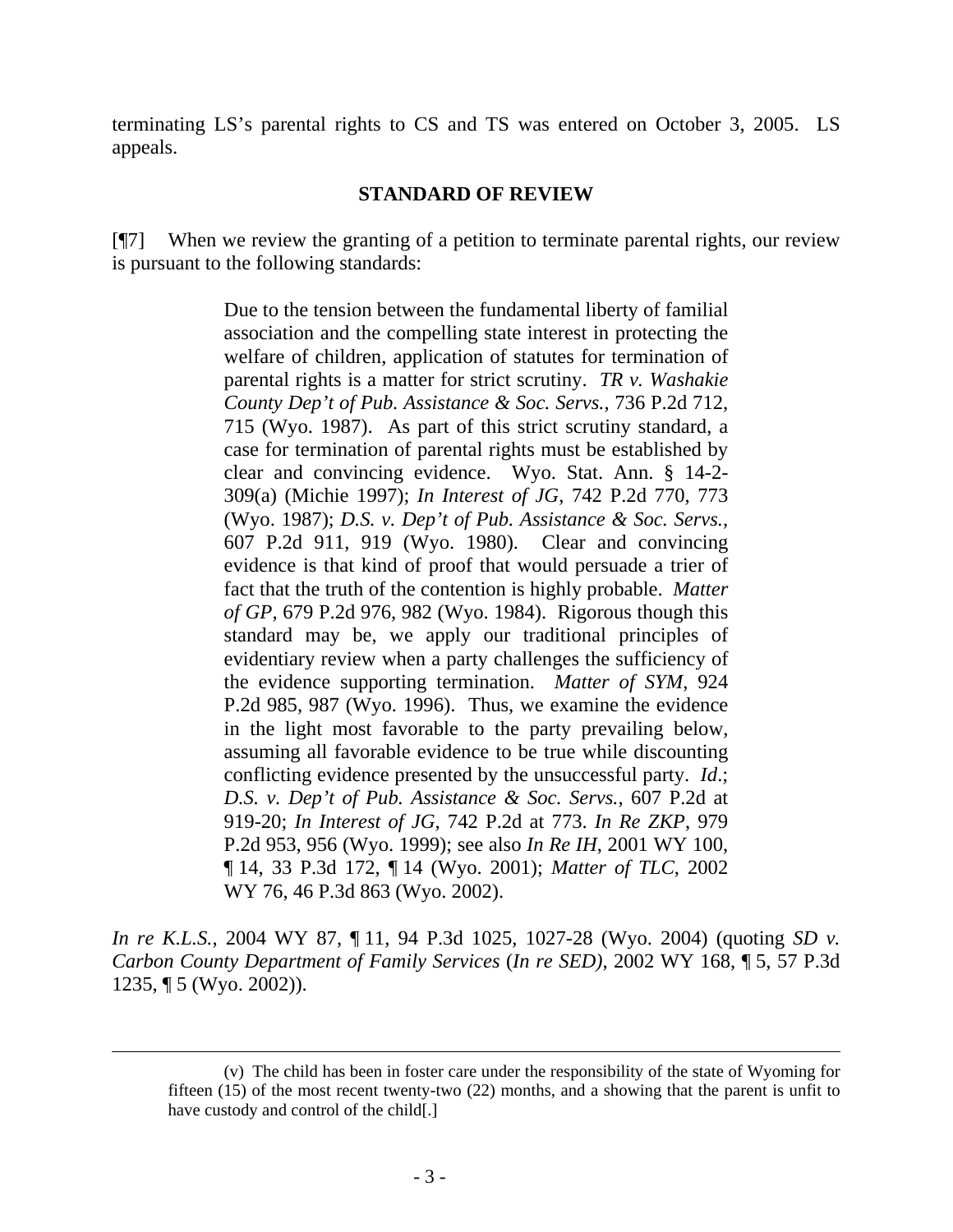[¶8] LS also claims a denial of due process under Wyoming Constitution Article 1, § 6 and the Fifth and Fourteenth Amendments to the United States Constitution.

> Wyo. Const. art. 1, § 6, provides that "[n]o person shall be deprived of life, liberty or property without due process of law." The similar provision found in the Fifth Amendment to the United States Constitution was made applicable to the states by the Fourteenth Amendment. "Notice and the opportunity to be heard are touch stones of this due process of law." *Pecha v. Smith, Keller & Associates*, 942 P.2d 387, 391 (Wyo. 1997). The notice and hearing opportunity must be "appropriate to the nature of the case," and the opportunity to be heard must be " 'at a meaningful time and in a meaningful manner.' " *Jones v. Jones*, 903 P.2d 545, 548 (Wyo. 1995) (quoting *Moore v. Board of Educ. of Fulton Public School No. 58*, 836 S.W.2d 943, 947 (Mo. 1992), *cert. denied*, 507 U.S. 916, 113 S.Ct. 1270, 122 L.Ed.2d 666 (1993)). The party claiming an infringement of his right to due process has the burden of demonstrating both that he has a protected interest and that such interest has been affected in an impermissible way. *Meyer v. Norman*, 780 P.2d 283, 289 (Wyo. 1989). The question is whether there has been a denial of fundamental fairness. *Id*.

*In re "H" Children*, 2003 WY 155, ¶ 38, 79 P.3d 997, 1008 (Wyo. 2003).

# **DISCUSSION**

[¶9] LS contends that there was no clear and convincing evidence sufficient to support termination of her parental rights as her conduct did not constitute "abuse" or "neglect" as those terms are statutorily defined. LS insists that she is simply being punished for her "unorthodox" parenting beliefs.

[¶10] After reviewing the entire record and taking due consideration of the appropriate statutes, we conclude that the jury's determination is supported by clear and convincing evidence. Pursuant to  $\S$  14-2-309(a)(iii), three elements have to be shown by clear and convincing evidence before a parent's rights can be terminated: (1) the child has been abused or neglected by the parent; (2) reasonable efforts by an authorized agency or mental health professional have been unsuccessful in rehabilitating the family or the family has refused rehabilitative treatment; and (3) the child's health and safety would be seriously jeopardized by remaining with or returning to the parent. LS does not contest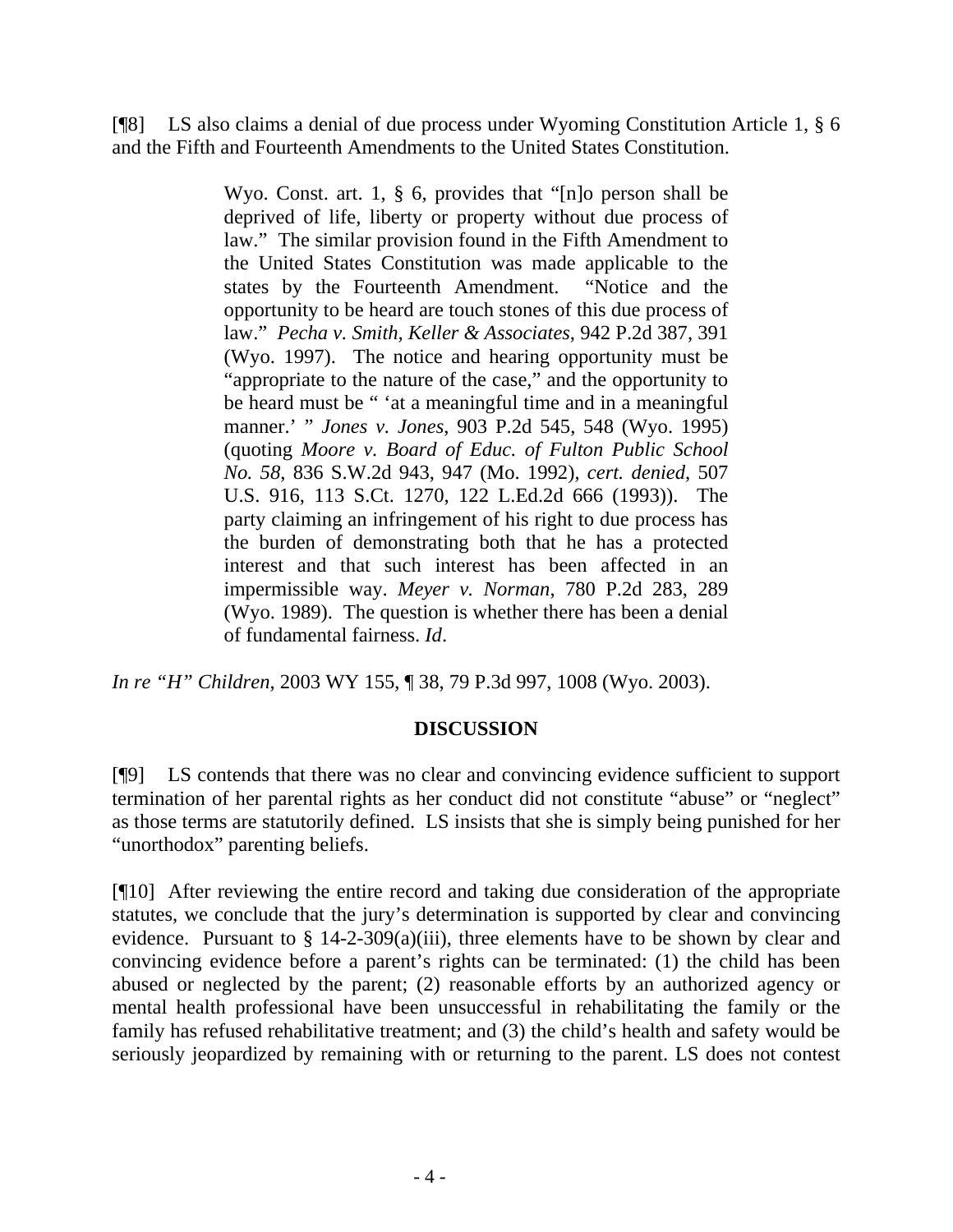that the latter two elements were established; she only challenges whether or not there was abuse or neglect. $2$ 

[ $[$ [11] By reference in Wyo. Stat. Ann. § 14-2-308(a)(i) and (a)(vi), the terms "abuse" and "neglect" are statutorily defined as:

> "Abuse" means inflicting or causing physical or mental injury, harm or imminent danger to the physical or mental health or welfare of a child other than by accidental means, including abandonment, unless the abandonment is a relinquishment substantially in accordance with W.S. 14-11- 101 through 14-11-109, excessive or unreasonable corporal punishment, malnutrition or substantial risk thereof by reason of intentional or unintentional neglect, and the commission or allowing the commission of a sexual offense against a child as defined by law:

> > (A) "Mental injury" means an injury to the psychological capacity or emotional stability of a child as evidenced by an observable or substantial impairment in his ability to function within a normal range of performance and behavior with due regard to his culture;

> > (B) "Physical injury" means any harm to a child including but not limited to disfigurement, impairment of any bodily organ, skin bruising if greater in magnitude than minor bruising associated with

 $\overline{a}$ 

<span id="page-7-0"></span><sup>&</sup>lt;sup>2</sup> The jury also found that LS's parental rights should be terminated pursuant to Wyo. Stat. Ann. § 14-2- $309(a)(v)$  which has two elements: (1) the child has been in foster care under the responsibility of the state of Wyoming for fifteen of the most recent twenty-two months; and (2) the parent is unfit to have custody and control of the child. In a single paragraph in her brief at the end of her argument on the issue of sufficient evidence, LS briefly argues that there was no justification for the initial removal of the children from her custody because the conduct complained of did not constitute abuse or neglect. LS concludes that since there was no justification for removal, the time the children spent in State foster care should not have counted for purposes of termination under  $\S$  14-2-309(a)(v). LS cites no authority for this proposition. The record suggests that LS in fact consented to the children's placement in foster care. Moreover, LS did not file any appeal from the dispositional hearing in the juvenile court that found that the children had been abused and neglected. LS may not challenge the validity of that order in this termination proceeding. *In re Adoption of CF*, 2005 WY 118, ¶ 30, 120 P.3d 992, 1003 (Wyo. 2005). Given LS's failure to provide any cogent argument, we could summarily affirm the termination of LS's parental rights based on the jury's findings under  $\S$  14-2-309(a)(v). Nevertheless, given the importance of the rights at issue, we will address the substance of LS's argument that her conduct did not constitute abuse or neglect.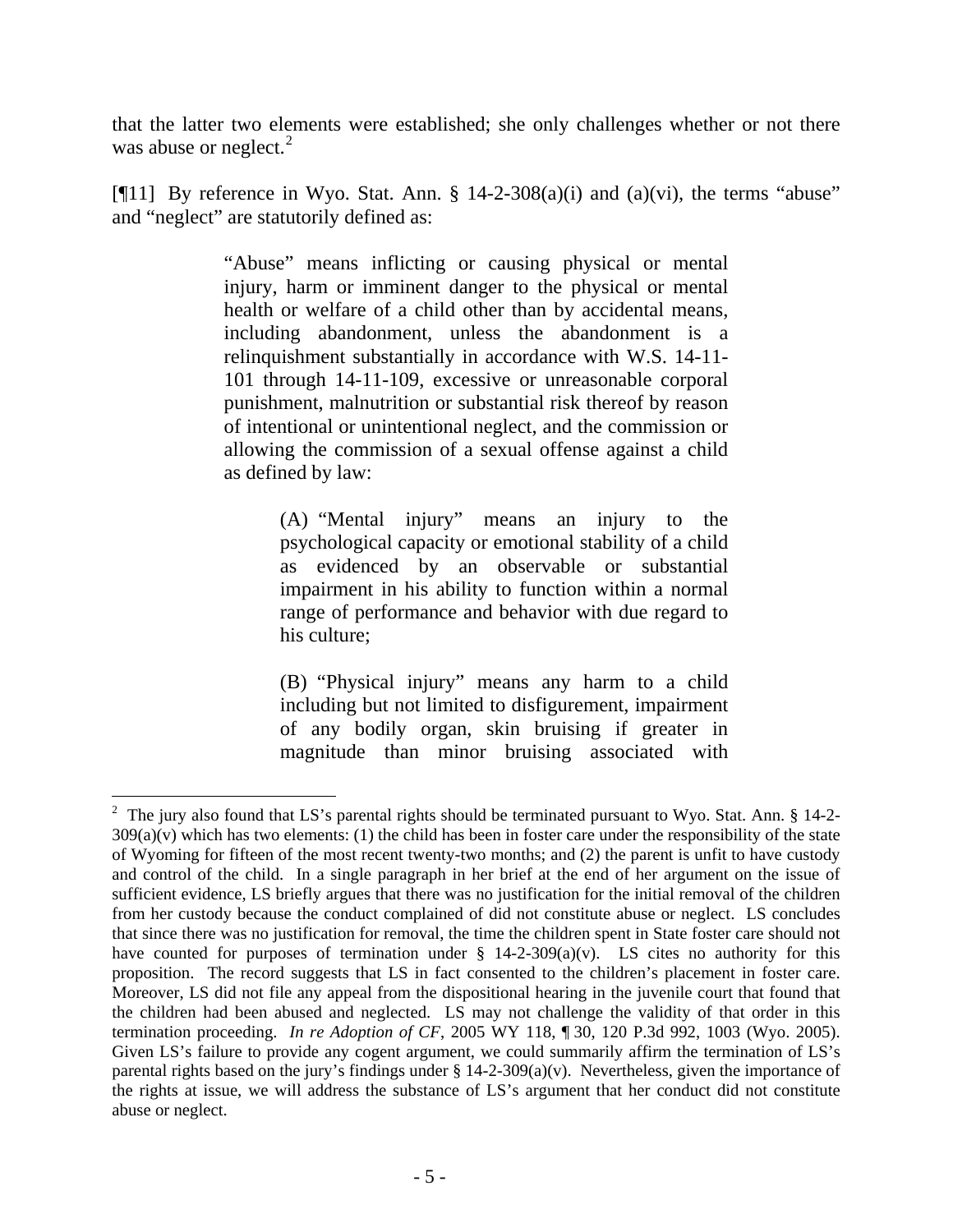reasonable corporal punishment, bleeding, burns, fracture of any bone, subdural hematoma or substantial malnutrition;

(C) "Substantial risk" means a strong possibility as contrasted with a remote or insignificant possibility;

(D) "Imminent danger" includes threatened harm and means a statement, overt act, condition or status which represents an immediate and substantial risk of sexual abuse or physical or mental injury.

Wyo. Stat. Ann. § 14-3-202(a)(ii) (LexisNexis 2005).

"Neglect" means a failure or refusal by those responsible for the child's welfare to provide adequate care, maintenance, supervision, education or medical, surgical or any other care necessary for the child's well being. Treatment given in good faith by spiritual means alone, through prayer, by a duly accredited practitioner in accordance with the tenets and practices of a recognized church or religious denomination is not child neglect for that reason alone[.]

Wyo. Stat. Ann. § 14-3-202(a)(vii) (LexisNexis 2005).

[¶12] LS's father testified that when CS was crying, LS would put the eight month old in a fleece sleep sack and then tie the opening shut with a handkerchief to prevent the child from getting out and would leave him inside for extended periods of time. When her father removed CS from the bag on one occasion, he observed that the child was hot and sweaty. He described how LS would punish TS by pinching his fingers until the child screamed in pain.

[¶13] The jury could reasonably conclude that placing an eight month old baby in a fleece bag and tying it shut placed the child in imminent risk of physical injury, and that pinching a child's fingers until he screamed in pain constituted a physical injury resulting from excessive or unreasonable corporal punishment. We cannot agree with LS's contention that, as a matter of law, this conduct was not "abuse" as those terms are defined by our statute.

[¶14] There was also evidence of neglect. There was evidence of inappropriate or inadequate nutrition: LS forced three-year-old TS to eat adult sized portions, while she underfed CS. There was evidence of inadequate medical care: LS's father testified that LS refused to seek medical care for TS despite his vomiting and high fever. After her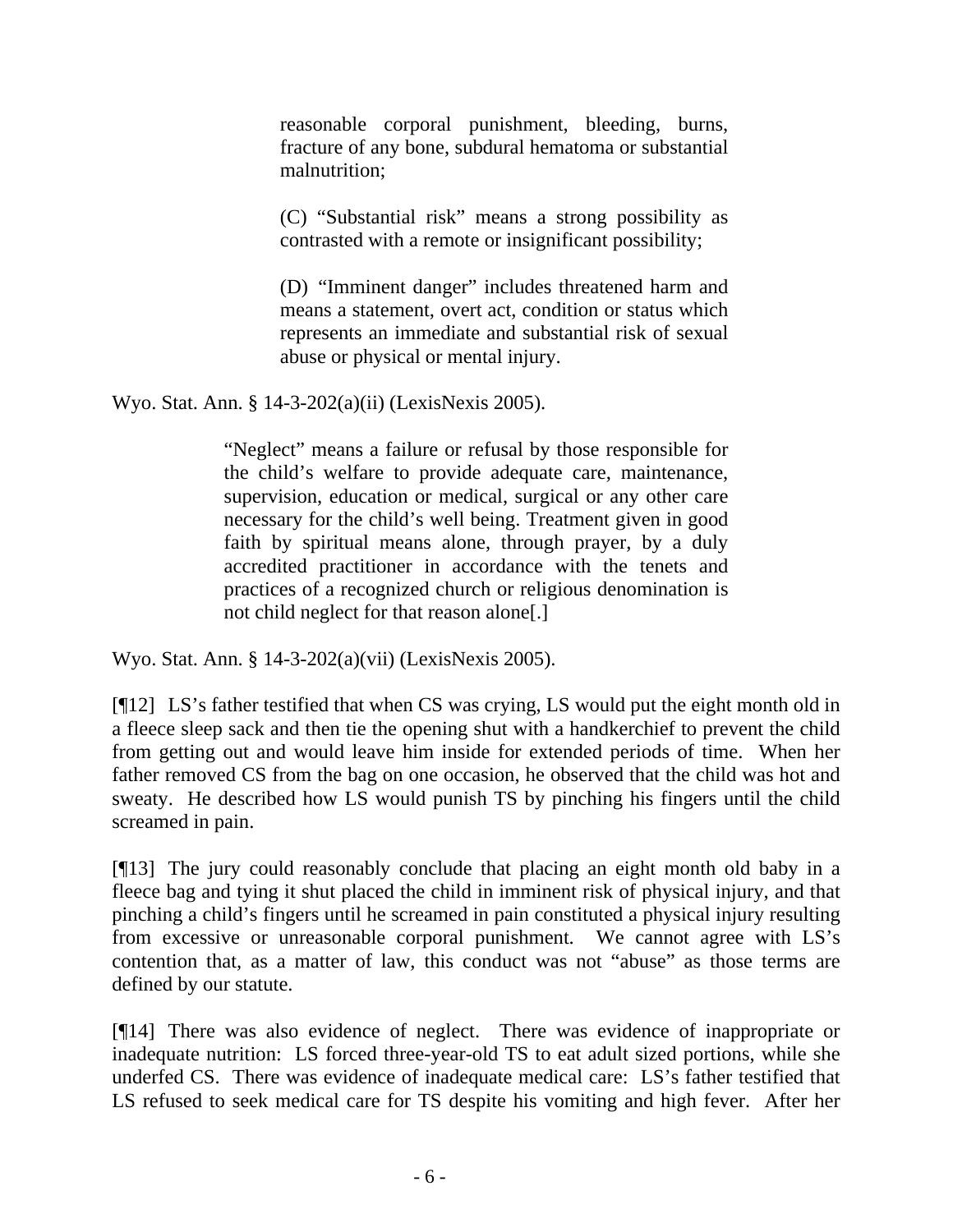father took the child to the emergency room, LS would not provide the care prescribed by the doctor. LS refused to obtain social security numbers for the children preventing them from getting public assistance for medical care. After the children were placed in foster care, the State had to obtain court orders to allow medical treatment for the children because of LS's refusal to approve the medical treatment. LS attempts to frame the issue of medical care as one of concern about the side effects of immunizations and the consequences of over-prescribing antibiotics. While those may be legitimate concerns, they do not explain LS's refusal to seek or allow medical care in the first instance or her refusal to follow prescribed care that did not involve immunization shots or taking antibiotics.

[¶15] Furthermore, failure to comply with a case plan can constitute evidence of neglect and support termination of parental rights. *In re K.L.S.*, ¶ 24, 94 P.3d at 1031-32 (see also *In re Termination of Parental Rights to IH, EBH v. Hot Springs Department of Family Services*, 2001 WY 100, 33 P.3d 172 (Wyo. 2001); and *In the Interest of DG, WR v. Natrona County Department of Family Services*, 916 P.2d 991 (Wyo. 1996)). LS did not comply with her case plans: she did not maintain stable residences or employment, she paid no child support, and she made less than half of the scheduled visitations with the children.

[¶16] The flaw in LS's view of the evidence is that her argument perceives each instance of abuse or neglect as an independent incident.

> [I]n the termination of parental rights, we must consider all of the factors, incidents and conditions that demonstrate neglect. [*MS v. Kuchera*, 682 P.2d 982, 988 (Wyo. 1984)]. Rarely do we find a single condition or incident standing alone justifies termination. Instead, neglect is usually manifested by numerous incidents and conditions extending over a considerable length of time. *Id*.

*In re K.L.S.*,  $\parallel$  16, 94 P.3d at 1029. Considering the evidence in the record in its entirety, there is clear and convincing proof sufficient to support the jury's findings of abuse and neglect.

[¶17] In her second issue, LS contends that she was deprived of due process when DFS refused to transport her to the trial as they had initially promised. LS contends that she was unable to obtain alternative transportation in time and consequently missed the first day of trial. LS argues that DFS had provided her with transportation in the past and so she reasonably relied upon their representation that they would do so for the trial, and she claims prejudice because it led the jury to question her commitment to her children.